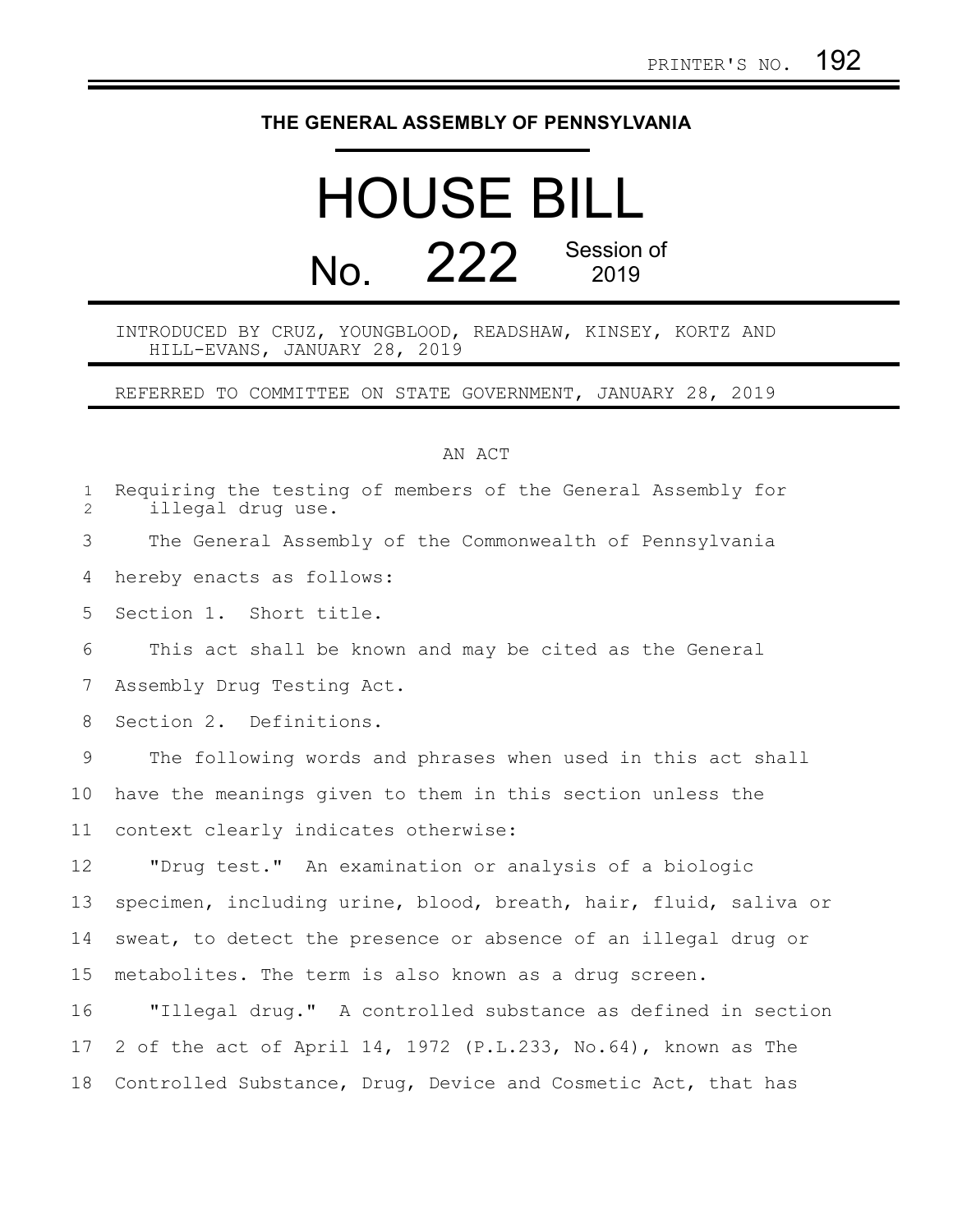not been legally prescribed to the member by a licensed physician. 1 2

"Illegal drug use." The use of a controlled substance in violation of The Controlled Substance, Drug, Device and Cosmetic Act or any other Federal or State law that has not been legally prescribed to the member by a licensed physician. "Member." Any of the following: (1) Elected member of the Senate. (2) Elected member of the House of Representatives. Section 3. Member drug testing. (a) General rule.--All members shall be subject to mandatory drug testing. Each member shall be tested: (1) At a minimum, within three months of taking the oath of office for an initial term and each subsequent term of office thereafter. (2) On a random basis regardless of whether a reasonable likelihood exists of illegal drug use, no more frequently than every three months, but at least annually. (b) Requirement.--The Office of the Chief Clerk of the Senate and the Office of the Chief Clerk of the House of Representatives shall use a competitive bid process to contract with a drug testing corporation or company to administer the provisions of this act. The drug testing policy adopted shall be consistent with acceptable Federal and State drug testing 3 4 5 6 7 8 9 10 11 12 13 14 15 16 17 18 19 20 21 22 23 24

standards. 25

(c) Cost.--The cost of drug testing shall be the responsibility of the member. Campaign funds may not be used for the payment of a member's drug test. 26 27 28

Section 4. Ethics investigation and findings. 29

(a) Investigation.--A member shall be subject to an 30

20190HB0222PN0192 - 2 -